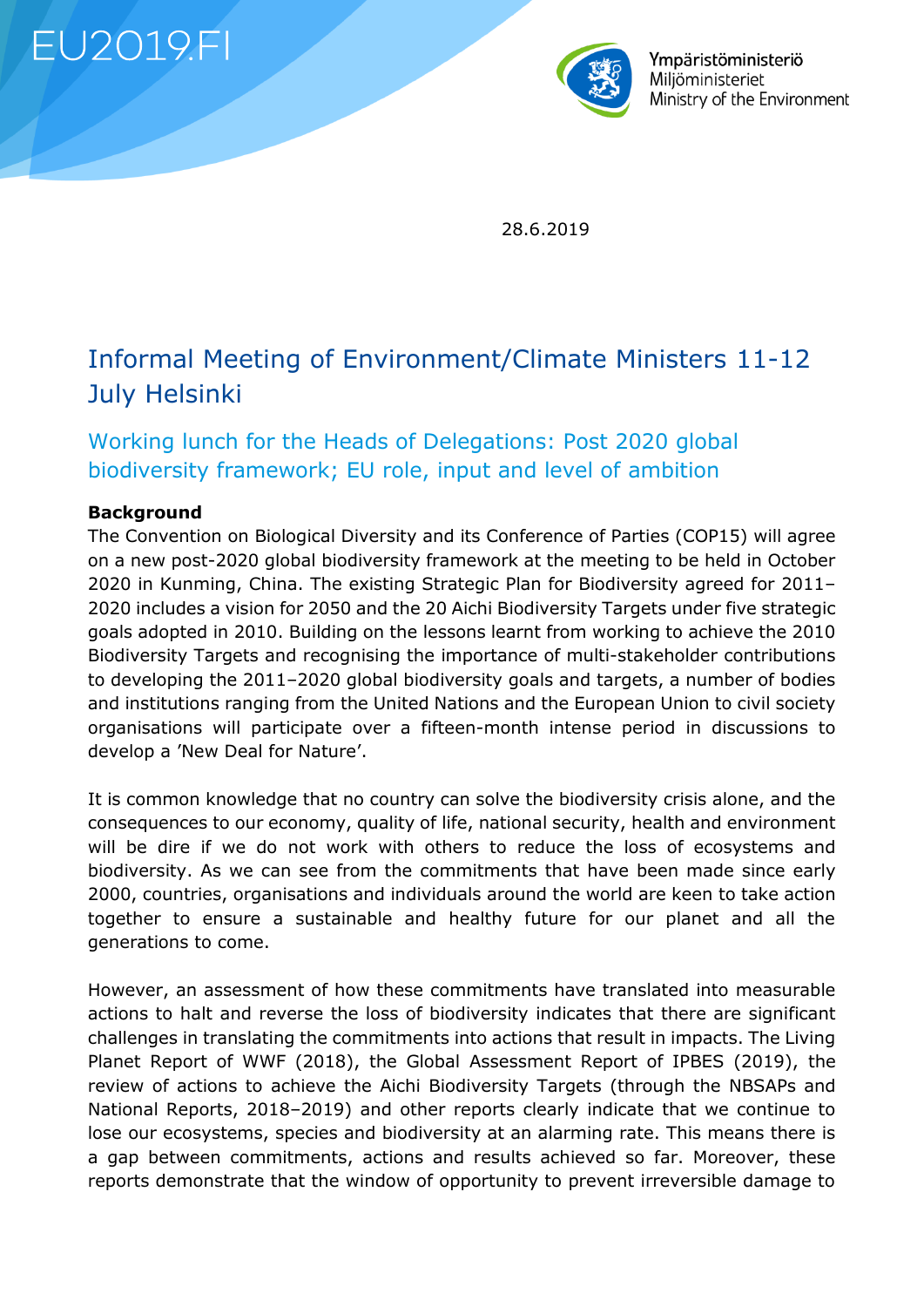the planet and humanity is narrowing quickly. In other words, the next 10 years will be essential to taking the necessary decisions and actions without delay.

Finland's Presidency of the Council of the European Union is organising an Informal Meeting of Environment Ministers on 11–12 July in Helsinki that will contribute to the continuation of and building on the discussions to be held on the post-2020 biodiversity framework and the scientific evidence of the IPBES Global Assessment (May 2019). Bending the curve of biodiversity loss is essential for achieving and delivering on the Sustainable Development Goals and for the future of our planet.

### **Action Agenda for Nature and People**

At the 14<sup>th</sup> Conference of the Parties of the Convention on Biological Diversity (CBD) in Egypt, countries agreed to encourage state and non-state actors to make voluntary biodiversity commitments that contribute to the achievement of the CBD's objectives and the preparation of the post-2020 global biodiversity framework. Further, they adopted the *'Sharm El-Sheikh to Kunming Action Agenda for Nature and People'*.

This type of an action agenda was of central importance on the way to the COP21 climate conference. It is likely that the Paris Agreement would not have been reached without the climate action agenda serving as a catalyst to channel common action and energy into finalising it. We're now faced with the challenge of gaining such momentum for biodiversity. We need to put the biodiversity Action Agenda into operation as we move towards COP15 in 2020 in Kunming, China.

The importance of actions has been underlined and countries have committed to working together to promote the Action Agenda and mobilise all stakeholders to build concrete proposals for halting the loss of biodiversity. The Action Agenda for Nature and People has the explicit aim of catalysing actions from all sectors and stakeholders in support of biodiversity conservation and its sustainable use. [https://www.cbd.int/cop/cop-14/annoucement/nature-action-agenda-egypt-to-china](https://www.cbd.int/cop/cop-14/annoucement/nature-action-agenda-egypt-to-china-en.pdf)[en.pdf](https://www.cbd.int/cop/cop-14/annoucement/nature-action-agenda-egypt-to-china-en.pdf)

**The Action Agenda has three objectives**: (1) raise public awareness about the urgent need to stem biodiversity loss and restore biodiversity health for the sake of humanity and the global ecosystem; (2) inspire and help implement nature-based solutions to meet key global challenges; and (3) catalyse cooperative initiatives across sectors and stakeholders in support of the global biodiversity goals. An online platform has been set up to map current global efforts in order to assess impacts and help identify key gaps. The aim is to provide a repository for numerous, ambitious and credible initiatives on biodiversity.

[https://www.pbl.nl/en/news/newsitems/2019/opportunities-for-the-action-agenda](https://www.pbl.nl/en/news/newsitems/2019/opportunities-for-the-action-agenda-for-nature-and-people)[for-nature-and-people](https://www.pbl.nl/en/news/newsitems/2019/opportunities-for-the-action-agenda-for-nature-and-people)

### **The 1.5 °C equivalent**

Limiting the global average temperature rise to 1.5 °C compared to 2 °C above preindustrial levels will reduce the negative impacts on biodiversity and on the people that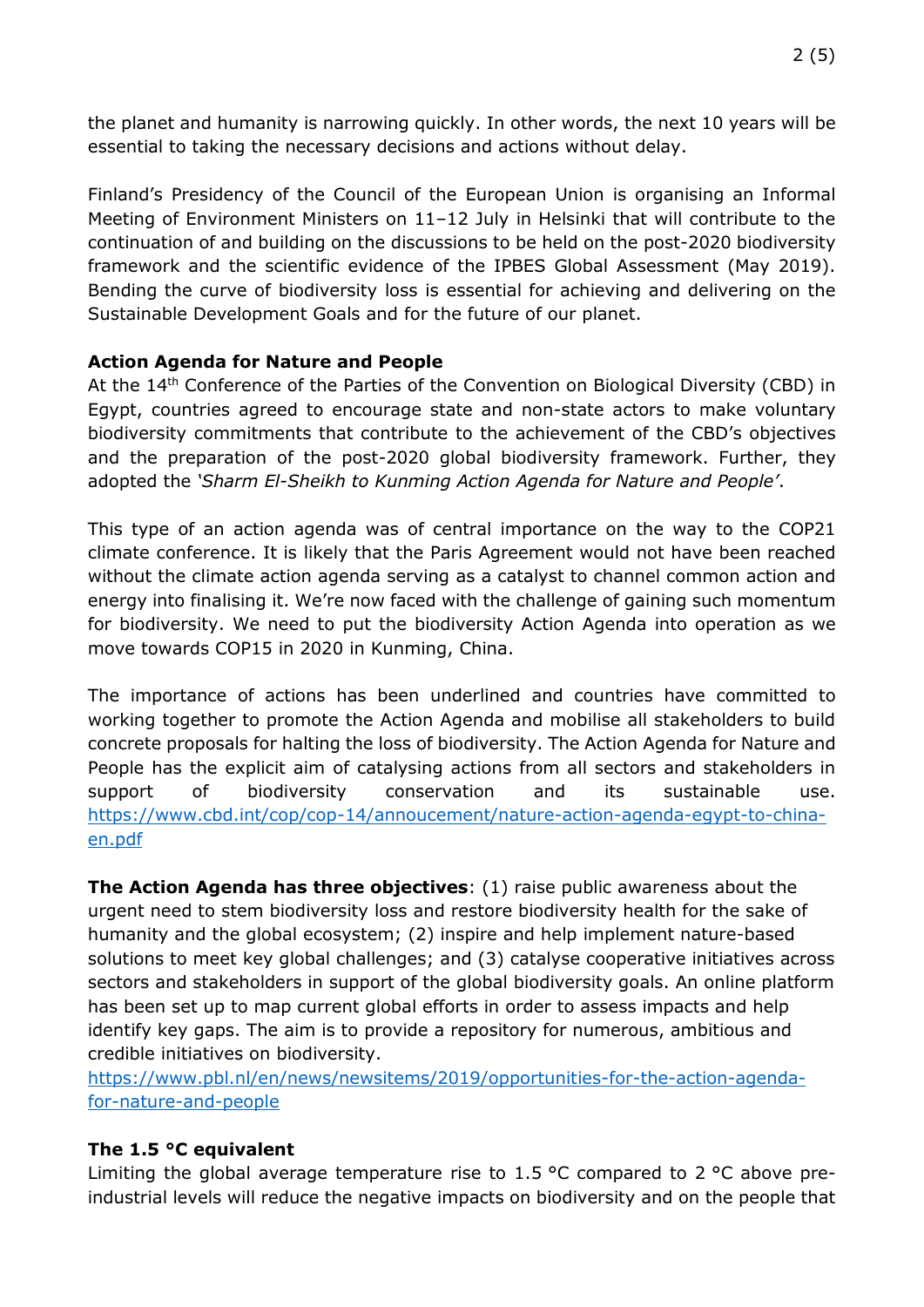depend on ecosystem functions and services. Global warming is projected to shift the ranges of many species to higher latitudes, alter their capacity to adapt to rapid change, and increase the amount of damage to many ecosystems. Some of these projected changes are likely to have irreversible consequences such as the loss of ecosystems. Global warming is also expected to drive the loss of coastal resources and reduce the productivity of fisheries and aquaculture. **Keeping within the temperature range and target will allow countries to increase their resilience to the adverse impacts of climate change, including limiting impacts on biodiversity** (Intergovernmental Panel on Climate Change, 2018 [http://www.ipcc.ch/report/sr15/\)](http://www.ipcc.ch/report/sr15/).

Biodiversity can support efforts to reduce the negative effects of climate change. Conserved or restored habitats can remove carbon dioxide from the atmosphere, thus helping to mitigate climate change by storing carbon in, for example, soil, forests and marine ecosystems. Actions to achieve the overall goals of both the Convention on Biological Diversity and the United Nations Framework Convention on Climate Change and its Paris Agreement are urgently needed because ecosystems play a key role in the global carbon cycle, in adapting to climate change, and in reducing the risk of disaster through nature-based solutions, while also providing a wide range of ecosystem services that are essential for human wellbeing and the achievement of the Sustainable Development Goals.

#### **Way forward**

CBD COP Decision 14/34 encourages indigenous peoples and local communities and all relevant organisations and stakeholders, including the private sector, to consider making, prior to COP15, voluntary biodiversity commitments that may contribute to an effective post-2020 global biodiversity framework and to provide this information as a contribution to the Sharm-El-Sheikh to Kunming Action Agenda. It also invites Parties and other governments to consider, on a voluntary basis, making biodiversity commitments that contribute to the achievement of the three objectives of the Convention, that strengthen National Biodiversity Strategies and Action Plans (NBSAPs), that facilitate the achievement of the Aichi Biodiversity Targets, and that contribute to an effective post-2020 global biodiversity framework, and to share this information.

The IPBES Global Assessment, the Trondheim Conference and the upcoming meeting of the CBD Open-ended Working Group (OEWG) on the post-2020 global biodiversity framework in August are important milestones for the preparations and the EU level of ambition.

A starting point for the discussion is that the post-2020 global biodiversity framework will build on existing work such as the Strategic Plan for 2011–2020, its mission and vision for 2050, and the 2030 Agenda for Sustainable Development Goals. However, learning from the shortcomings of the implementation of the Biodiversity Strategic Plan and its Aichi Targets is important. The structure of the new-post 2020 global biodiversity framework should include specific, ambitious, realistic and, where possible measurable and time-bound objectives and targets. The elements need to be organised in a more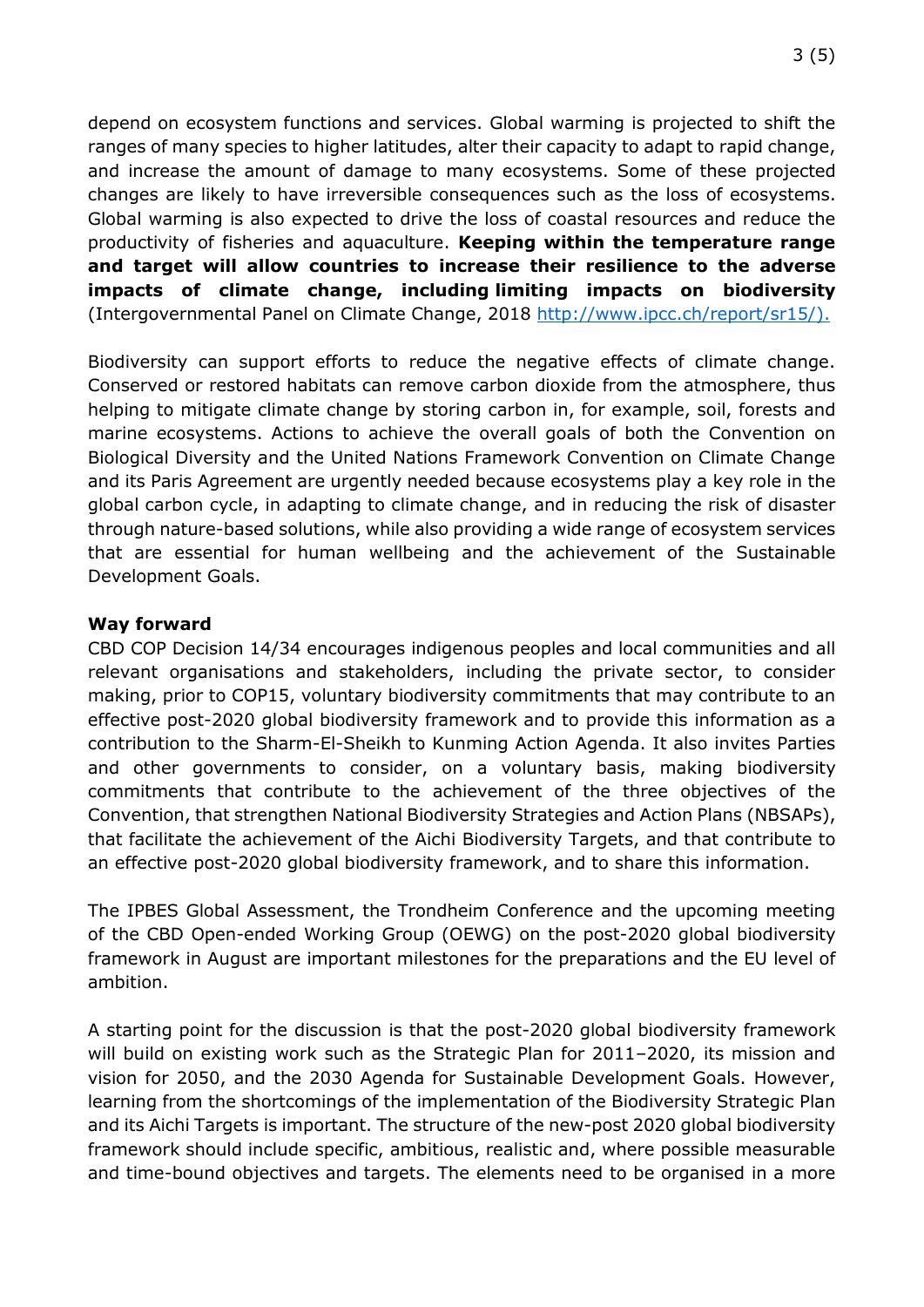logical structure and build on the current Aichi Biodiversity Targets, to help communication and implementation.

One of the new initiatives for better implementation is to involve different stakeholders (e.g. youth, indigenous peoples and local communities, NGOs, academia, business, cities) as outlined in the Action Agenda for strengthening implementation and ownership. The EU and its Member States adopted the Council conclusions in advance of the CBD COP14 on voluntary commitments. The COP14 Decision 14/34 on commitments was agreed and a web site for registration of the commitments is available on the CBD website: [www.cbd.int/action-agenda.](http://www.cbd.int/action-agenda)

#### **Commitments for the post-2020 global biodiversity framework**

It is clear that commitments are necessary from a wide range of stakeholders, including the Parties to the CBD. However, the role, relevance and recognition of these stakeholders have to be taken into account in determining and meeting future commitments. Commitments led by the Parties alone are not enough.

The discussions and negotiations that are currently ongoing to prepare the post-2020 global biodiversity framework need to focus as closely on commitments as they do on targets and indicators. The Open-ended Working Group, which has been mandated to develop the new post-2020 global biodiversity framework, and the CBD COP15 will further set in motion the need for new commitments for enhancing the implementation of the new post-2020 framework, with options for both clarity and purpose of commitments that will form the basis for future reporting to the CBD by the Parties. A possible 'ambition mechanism' for this work is shown below.



*Figure 1. Timeline and road map for determining and meeting commitments*